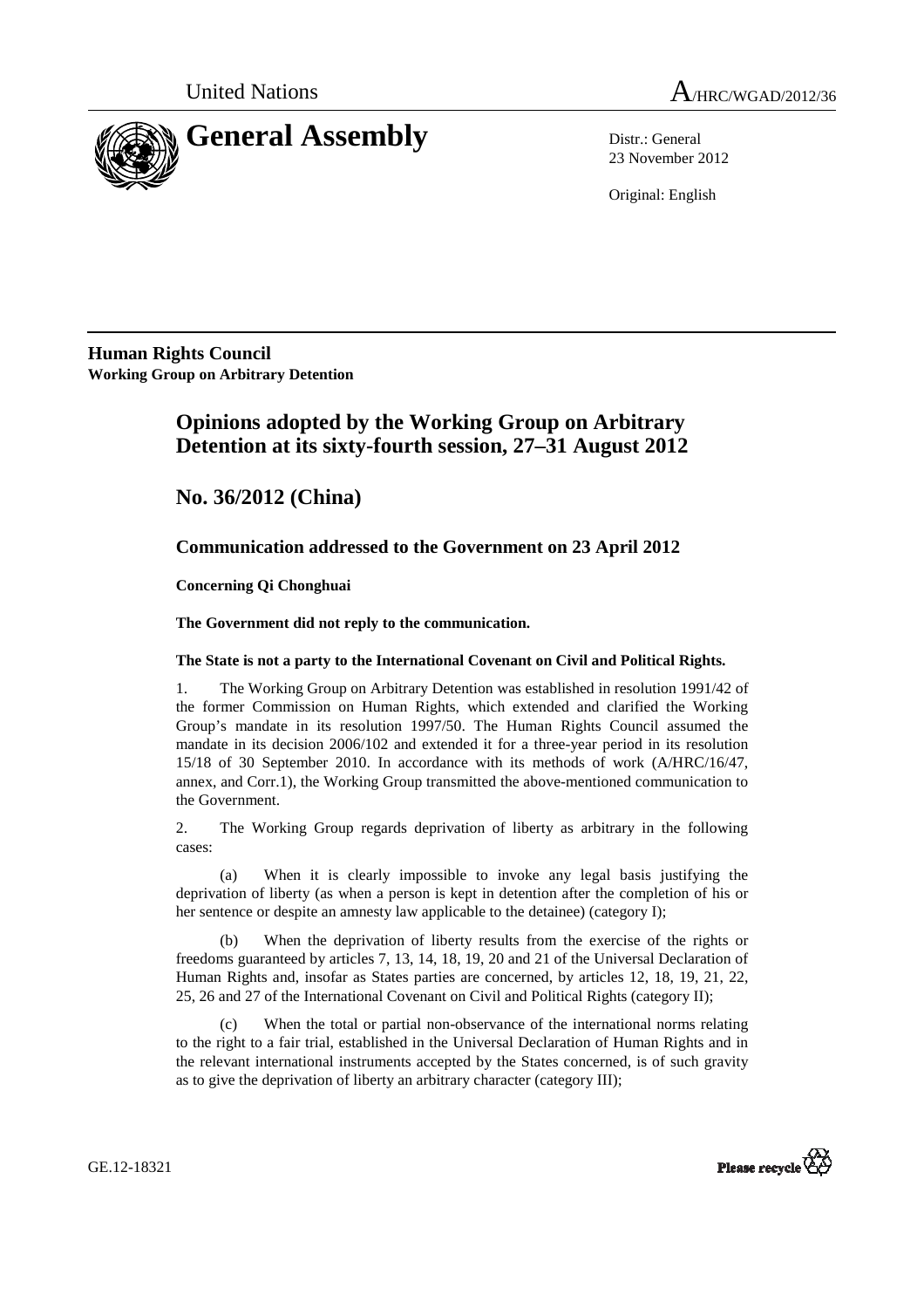(d) When asylum seekers, immigrants or refugees are subjected to prolonged administrative custody without the possibility of administrative or judicial review or remedy (category IV);

(e) When the deprivation of liberty constitutes a violation of international law for reasons of discrimination based on birth; national, ethnic or social origin; language; religion; economic condition; political or other opinion; gender; sexual orientation; or disability or other status, and which aims towards or can result in ignoring the equality of human rights (category V).

#### **Submissions**

#### *Communication from the source*

3. Qi Chonghuai is a self-taught writer and journalist. In his writings Qi Chonghuai has referred to instances of alleged corruption and cases of social injustice. Over the years, he has been threatened, ill-treated and imprisoned as a result of his work. He is currently incarcerated at Zaozhuang city prison in Shandong province, China.

4. Qi Chonghuai's writings have appeared in domestic and foreign media. He was briefly the director of *Fazhi Zaobao* (Legal System Morning News) and later worked for the *Weekend* edition of the *Legal System Daily* and the *Jizhe Guancha* (Journalist Observer). Qi Chonghuai has also published articles in *Shandong Zhoukan* (Shandong Weekly), *Renmin Gong'an Bao* (People's Public Security News) and *Zhongguo Anquan Shengchan Bao* (China Work Safety News).

5. On 8 June 2007, the *Epoch Times* published a story by Qi Chonghuai on a local party cadre who had allegedly beaten a woman for being late to work. On 14 June 2007, the website of the official news agency of China published a story by Qi Chonghuai exposing corruption of Tengzhou city government in Shandong province, in particular the use of tax money to construct the Haohua Government Office Building in Tengzhou. Following the appearance of these publications, on the night of 25 June 2007, Qi Chonghuai was arrested at his home in Jinan city by police officers from Tengzhou city. The police confiscated his press card, computer and other digital equipment.

6. Following his arrest on 25 June 2007, Qi Chonghuai was first informed that he was being detained on suspicion of "deception" for allegedly misrepresenting himself as a journalist. On 2 August 2007, he was formally charged with "extortion and blackmail". For the first two months of his detention, Qi Chonghuai was held incommunicado. His family did not receive a notice of his detention.

7. From 2 August to 2 November 2007, Qi Chonghuai remained in pretrial detention at the Tengzhou city detention centre while awaiting formal arrest pending investigation by the Tengzhou People's Procuratorate. In February 2008, Qi Chonghuai's case was given back to the police for further investigation.

8. On 13 May 2008, Qi Chonghuai was sentenced to four years' imprisonment on charges of "extortion and blackmail". His trial lasted 12 hours. Access to the trial was strictly controlled and no media were allowed to attend the proceedings. It is alleged that, during a recess of the trial proceedings, Qi Chonghuai was beaten by the guards. Similar allegations of ill-treatment are made with regard to Qi Chonghuai's detention before and after the trial. He was also allegedly forced to hard labour while in prison.

9. On 8 August 2008, Qi Chonghuai was placed in Tengzhou prison, Shandong province, China. In June 2009, he was transferred to Zaozhuang prison, Shandong province, China. His family was not informed about the relocation. Reportedly, it was not until April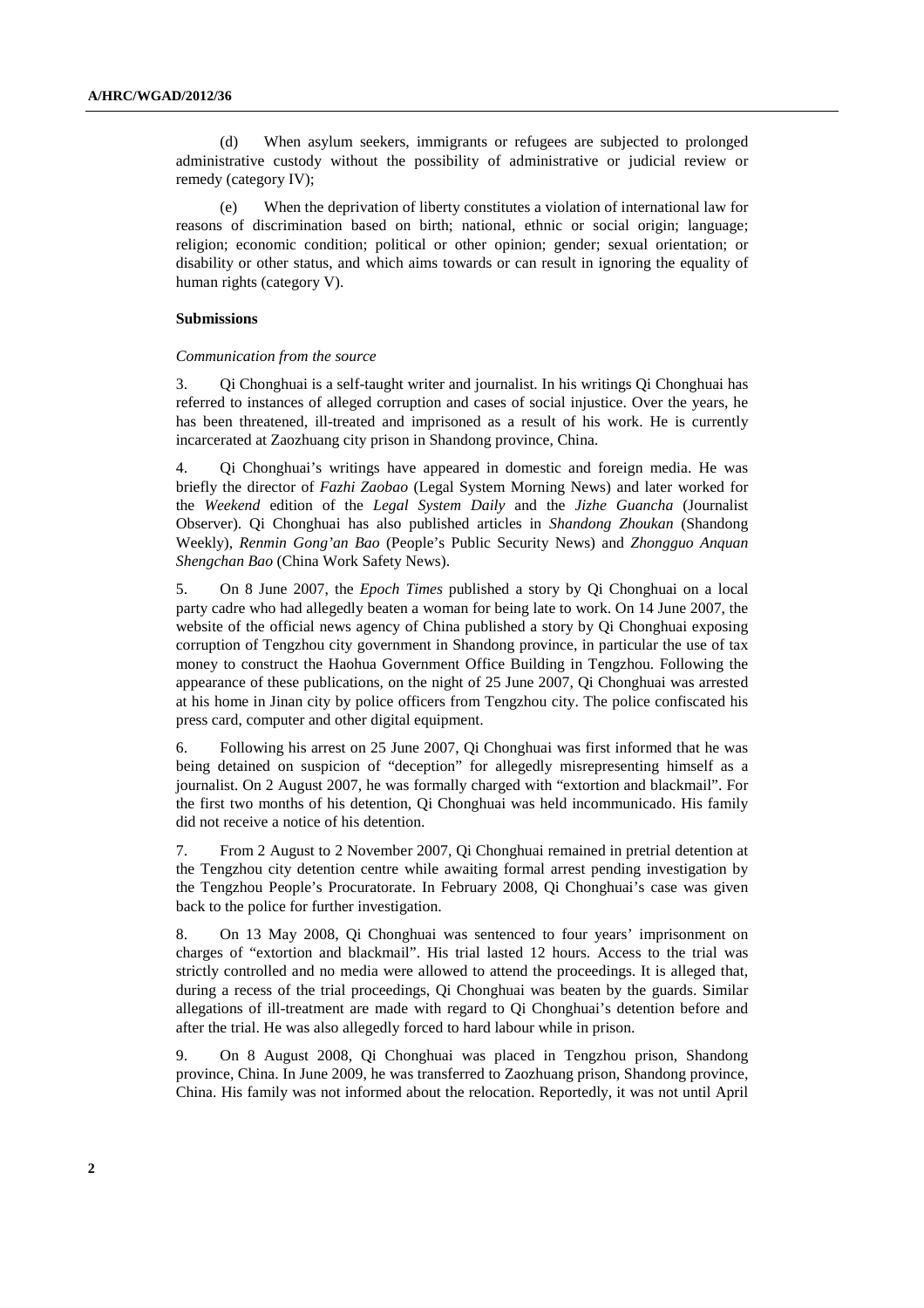2010 that any family member could visit Qi Chonghuai. Similarly, his legal counsel was denied access in 2010.

10. On 27 April 2011, the Tengzhou police interrogated Qi Chonghuai and told him that they would seek to keep him in prison, charging him with "extortion and blackmail" and "embezzlement". On 4 May 2011, Qi Chonghuai was again interrogated and denied access to his legal counsel. On 9 May 2011, Qi Chonghuai called his wife to request legal counsel. Although he was facing the same charges as those that had been brought shortly after his arrest, the Tengzhou police sent his case to the Procuratorate on 27 May 2011. The latter forwarded it to the Court, reportedly without any analysis or investigation. Qi Chonghuai's lawyers were given 12 days to prepare his defence before a new trial.

11. Qi Chonghuai was supposed to be released on 25 June 2011 after having served his four-year prison term with deduction of the 12 months spent in the Tengzhou city detention centre. However, on 9 June 2011, he was convicted and sentenced by the Tengzhou City Court to an additional period of eight years on charges of "extortion and blackmail" and "embezzlement" that were brought against him shortly after his arrest. Qi Chonghuai had pleaded not guilty to the charges of "extortion and blackmail" and "embezzlement" and stated that he was being punished for continuing to write during his time in prison. The Zaozhuang Intermediate Court upheld the sentence on 26 July 2011.

12. Qi Chonghuai's conviction, which gave rise to an additional period of detention, is based on four incidents taking place prior to 2007 during which he allegedly received money while on assignment. He had allegedly been forced to confess to these incidents under torture during a police interrogation conducted in 2007. However, the Procuratorate did not indict him on the basis of this confession when he was first prosecuted for "extortion and blackmail" in 2008.

13. The source maintains that Qi Chonghuai's detention is directly related to his journalistic work and in particular publications exposing instances of corruption by local authorities. According to the source, the detention is arbitrary as it results from Qi Chonghuai's peaceful exercise of the right to freedom of opinion and expression as contained in article 19 of the Universal Declaration of Human Rights.

14. The source further points to a number of procedural irregularities while in pretrial detention. At the time of his arrest, Qi Chonghuai was not shown a warrant for his detention in violation of article 64 of the Chinese Criminal Procedure Law. At the time of his arrest, the police officers searched his home and confiscated several articles without Qi Chonghuai or his family being given a receipt of the articles confiscated, in alleged violation of article 115 of the Chinese Criminal Procedure Law. Furthermore, Qi Chonghuai's family did not receive a detention notice with information on where he was being held nor for what reason, in purported violation of article 71 of the Chinese Criminal Procedure Law. In addition, Qi Chonghuai was, on a number of occasions, refused access to his legal counsel and had his family visitations restricted.

15. Moreover, the source maintains that Qi Chonghuai's right to a fair trial was not respected and as a result renders his detention arbitrary. To support this contention, the source indicates that the charge for Qi Chonghuai's prior conviction in 2008 was "extortion and blackmail", as specified in article 274 of the Criminal Law and is exactly the same as the new charge levied against Qi Chonghuai in 2011.

16. The charge of "extortion and blackmail" brought against Qi Chonghuai is based on three main accusations. First, in 2005, Qi Chonghuai and others pretended to act as journalists. They came to Xintai city's Shuang'gao coal mine, Shandong province and took interviews about a case of worker's injury. They then threatened the local officials that they would write critical stories and publish them unless they were paid 30,000 yuan. Second, in April 2006, Qi Chonghuai and others passed themselves off as journalists. They came to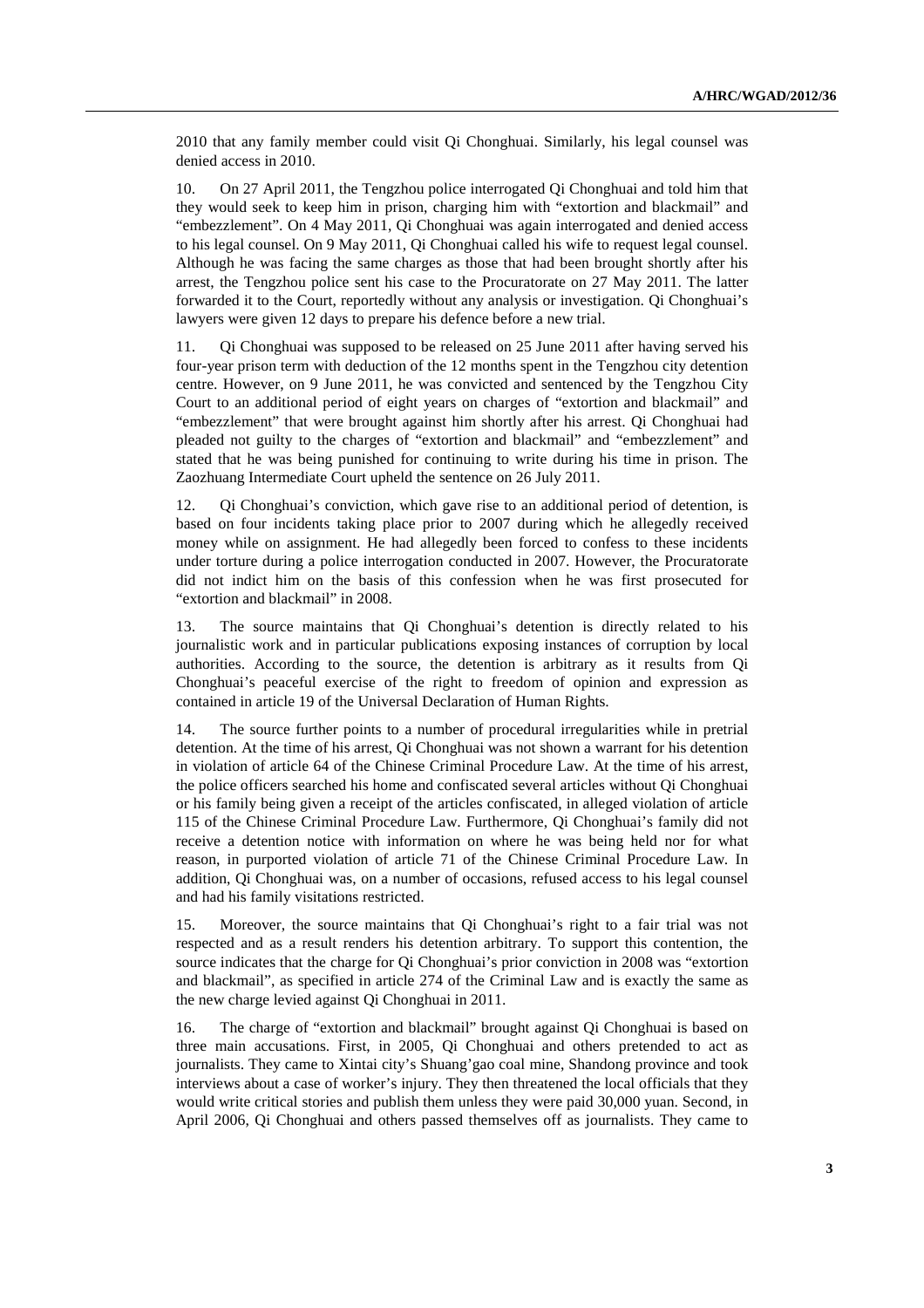Xinxu starch factory, Dongguo County, Tengzhou city. They conducted interviews about the corn storage tank explosion that had resulted in deaths. They then threatened the local officials that they would write critical stories and publish them unless they were paid 4,000 yuan. Third, in November 2006, Qi Chonghuai and others passed themselves off as journalists. They came to Shandong province's Ji'ning city's Jiaxiang county hospital. They interviewed the hospital employees on a medical dispute that had taken place there and afterwards allegedly threatened the officials that they would write critical stories and publish them unless paid 15,000 yuan.

17. The secondary charge brought against Qi Chonghuai was that of "embezzlement" under article 271 of the Chinese Criminal Code. Reportedly, in January 2005, during the period that the defendant was working at the "China production safety newspaper" office in Shandong province as a deputy Bureau Chief, he forged house rental release contracts and receipts, and defrauded the office for 180,800 yuan. Except the expenses of 20,000 yuan on employees' salary and 10,000 yuan on house rental, the remaining amount was allegedly spent on the purchase of a car for personal use.

18. However, as the charge of "extortion and blackmail" had already been levied upon Qi Chonghuai in 2008, the same charge for the same set of facts could not be applicable in the conviction leading to his sentencing in 2011 by Tengzhou City Court and its confirmation by the Zaozhuang Intermediate Court. This, according to the source, is in violation of the quintessential principle of *ne bis in idem*, as contained in international human rights law. In the source's view, such a double jeopardy should render the verdict void.

#### *Response from the Government*

19. The Working Group regrets that the Government did not provide a response to the allegations from the source within the 60-day period prescribed in paragraph 15 of the Working Group's methods of work.

20. Despite the absence of the Government's response, the Working Group is in a position to render its Opinion on the detention of Qi Chonghuai, in conformity with paragraph 16 of its methods of work.

#### **Discussion**

21. The Government did not challenge the allegations by the source that Qi Chonghuai, after having served his prison term, was convicted and sentenced by the Tengzhou City Court on 9 June 2011 to an additional period of eight years on the same charges of "extortion and blackmail" that were brought against him in 2008 and in relation to exactly the same facts for which he had already served his sentence.

22. The Working Group considers that the new conviction of Qi Chonghuai, based on the same set of facts and charges, gravely violates the right to fair trial, more particularly the principle of *ne bis in idem*, according to which no one shall be liable to be tried or punished again for an offence for which he or she has already been finally convicted or acquitted in accordance with the law and penal procedure of each country. The Working Group finds that the principle of *ne bis in idem* is so widely recognized across national jurisdictions that it can be regarded as a general principle of international law or as part and parcel of customary international law. Not only is such a principle is contained in article 14, paragraph 7, of the International Covenant on Civil and Political Rights but it also finds expression in many national constitutions. In the Working Group's view, the principle of *ne bis in idem* constitutes one of the essential guarantees in criminal justice proceedings, an imperative of a public and fair trial. The breach of this quintessential principle in the case of Qi Chonghuai leads the Working Group to conclude that his rights not be deprived